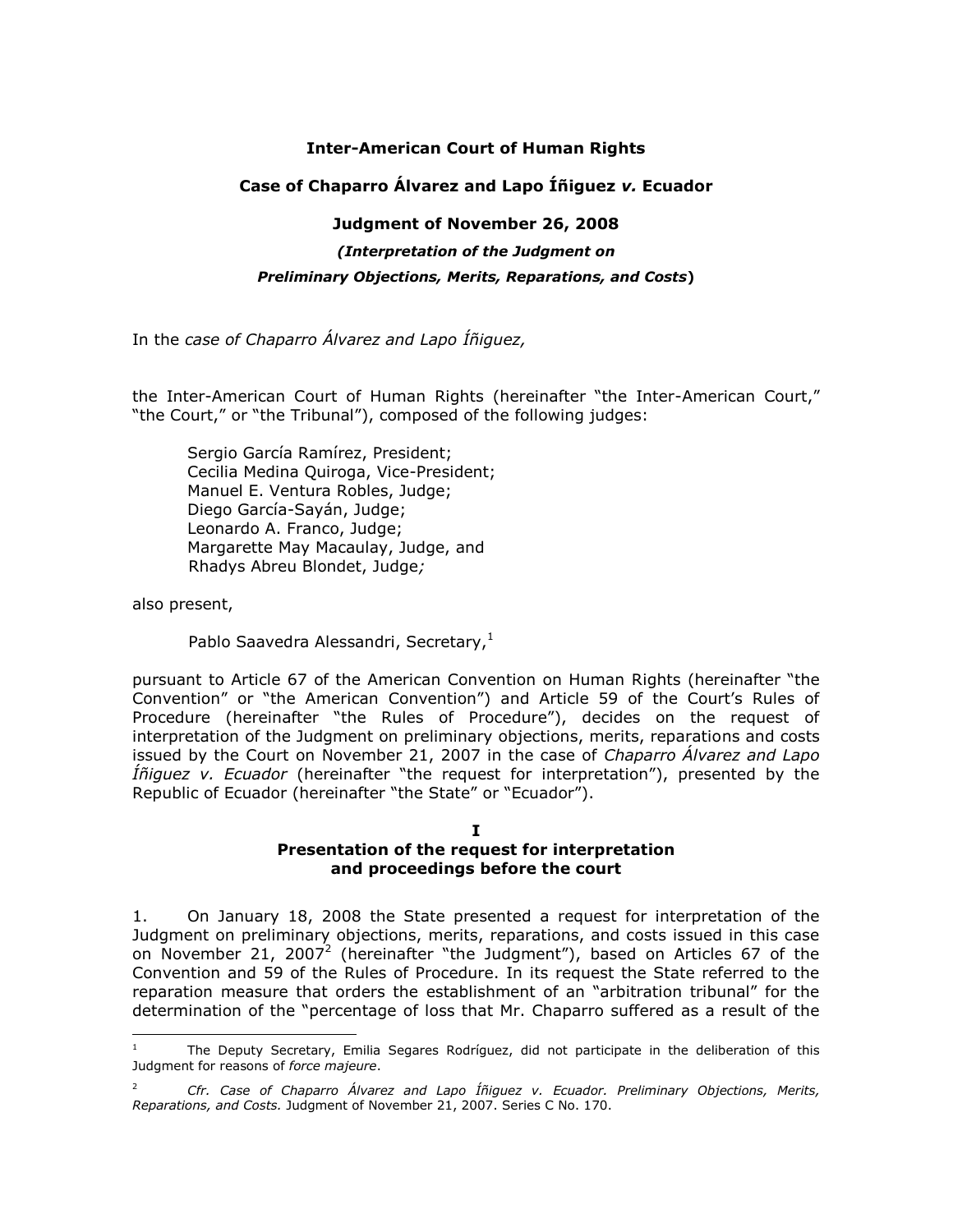State's seizure and deposit of the Plumavit factory." Ecuador stated that it "rejects this reparation measure" and it requested that "the Inter-American Court explain the scope, purpose, and especially the grounds to impose an arbitration procedure on the Ecuadorian state" (highlighted in the original). On January 23, 2008 the Secretariat of the Court (hereinafter "the Secretariat"), following instructions of the Presidency of the Court (hereinafter "the Presidency"), reminded the State that, pursuant to Article 59(4) of the Rules of Procedure, "[a] request for interpretation shall not suspend the effect of the Judgment."<sup>3</sup> On February 27, 2008 the original of the request was received along with a note indicating that "the Ecuadorian State […] did not accept the arbitration procedure [… and i]nstead, […] it offer[ed] a mediation process in the independent and specialized center of the Attorney General's Office."

2. On February 13, 2008 the victims' representatives (hereinafter "the representatives") presented a communication through which they argued an alleged lack of will on behalf of the State to execute the Judgment, in the sense that it would be refusing to participate in the arbitration procedure ordered.

3. On February 18, 2008, the State's Deputy Agent declared that, "the Ecuadorian State sees itself in a legal impossibility to comply with an international obligation contrary to the nature of arbitration."

4. On March 13, 2008 the Secretariat, following instructions from the Presidency, asked the Minister of Foreign Affairs and Ecuador's Permanent Mission before the OAS that they confirm, no later than March 27, 2008, if what was expressed by the State's Agents was "the official position of the Esteemed State of Ecuador with regard to compliance with the Judgment issued by the Tribunal in the present case." On April 2, 2008 the State "ratif[ied] its position to not acknowledge the establishment of an arbitration tribunal."

5. On April 10, 2008, pursuant to Article 59(2) of the Rules of Procedure and following instructions from the Presidency, the Secretariat transmitted a copy of the request for interpretation, as well as of the State's other briefs and the notes from the Secretariat, to the Inter-American Commission of Human Rights (hereinafter "the Commission") and to the representatives, and it informed them that they had a nonrenewable time limit until May 12, 2008 to present the written arguments considered appropriate. On May 7, 2008 the State presented a new official letter with the "confirmation of the state's position regarding the order to establish an arbitration tribunal." On May 9, 2008 the Court forwarded this official letter to the Commission and the representatives, extending until May 23, 2008 the term to present their observations to the request for interpretation.

6. On May 23, 2008 the representatives and the Commission presented the mentioned written statements.

#### **II Jurisdiction and Composition of the Court**

7. Article 67 of the Convention states that:

ł

[t]he judgment of the Court shall be final and not subject to appeal. In case of disagreement as to the meaning or scope of the judgment, the Court shall interpret it at the request of any of

The Secretariat also informed the State that it would process the request for interpretation once the term given to the Inter-American Commission of Human Rights and the victims' representatives to present their corresponding requests for interpretation had expired.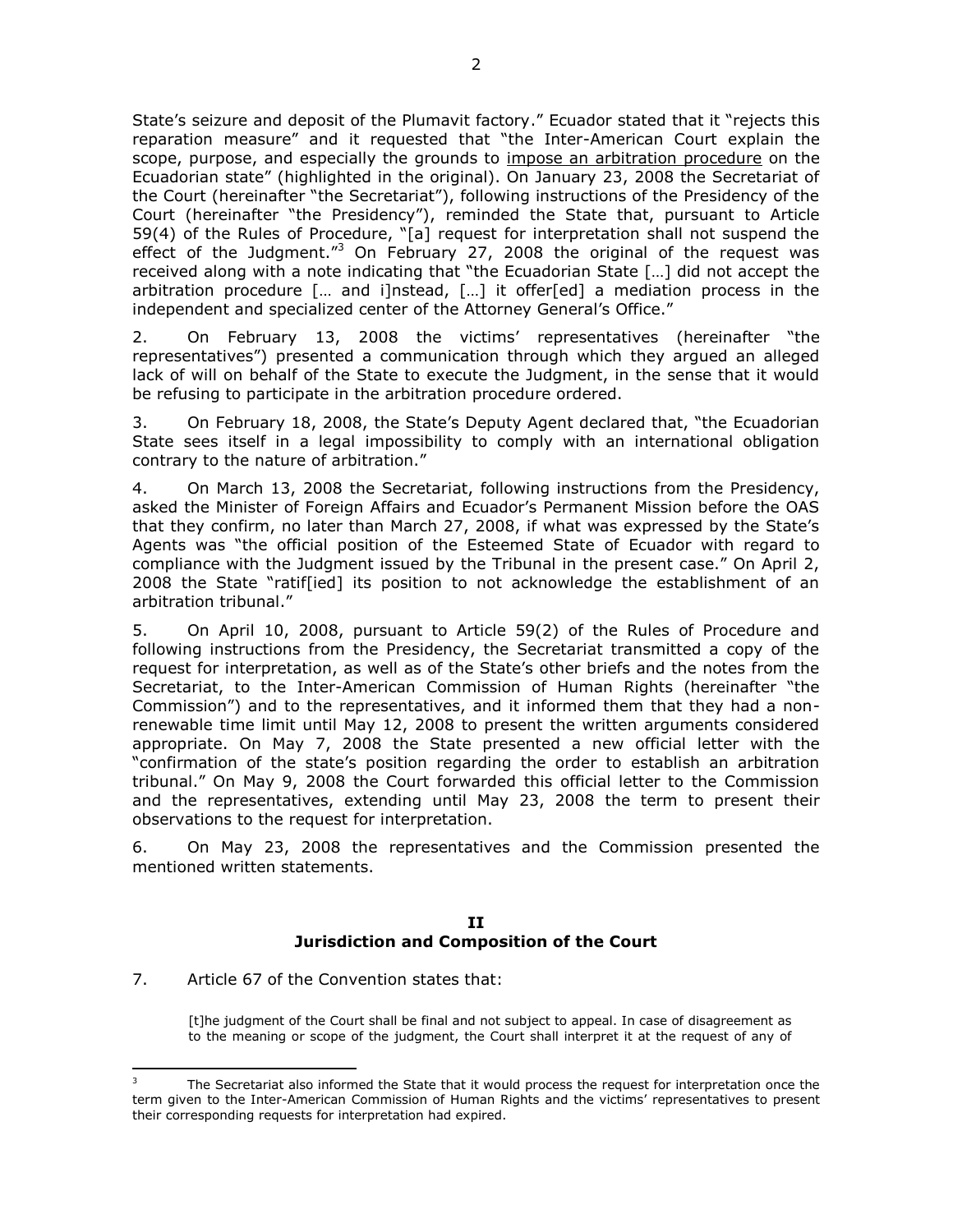the parties, provided the request is made within ninety days from the date of notification of the judgment.

8. Pursuant to the above-cited provision, the Court has jurisdiction to interpret its judgments. To carry out the examination of the request for interpretation the Tribunal must, whenever possible, be composed of the same judges who delivered the corresponding judgment (Article 59(3) of the Rules of Procedure). On this occasion, the Court is made up of the same judges that announced the Judgment whose interpretation has been requested.

## **III Admissibility**

9. It corresponds to the Court to verify if the terms of the request for interpretation comply with the requirements established in the applicable provisions, specifically, Article 67 of the Convention and Articles 29(3) and 59 of the Rules of Procedure.

10. The Court verifies that the State presented the request for interpretation within the term established in Article 67 of the Convention, since the Judgment was notified to the State on December 18, 2007.

11. Article 29(3) of the Rules of Procedure states that "[j]udgments and orders of the Court may not be contested in any way."

12. Article 59 of the Rules of Procedure states, in what is relevant, that:

1. The request for interpretation, referred to in Article 67 of the Convention, may be made in connection with judgments on the merits or on reparations and shall be filed with the Secretariat. It shall state with precision the issues relating to the meaning or scope of the judgment of which the interpretation is requested.

[…]

l

4. A request for interpretation shall not suspend the effect of the judgment.

5. The Court shall determine the procedure to be followed and shall render its decision in the form of a judgment.

13. As has been previously stated by this Tribunal, $4$  the request for interpretation of a judgment may not be used as a means of appeal, but instead its exclusive objective is to clarify the sense of a judgment when any of the parties holds that the text of its operative paragraphs or its considerations lacks clarity or precision, as long as these considerations affect said operative paragraphs. Therefore, the modification or annulment of the corresponding judgment may not be requested through a request for interpretation.

14. Considering the terms in which the request and other briefs forwarded by the State were presented, the Court must issue a ruling regarding compliance or not with this requirement of admissibility.

15. The compensation measure ordered by the Court is the following:

232. Based on the above, and given the complexity of determining the commercial value of a company, which could include, *inter alia*, its capital, the financial situation, the

<sup>4</sup> *Cfr. Case of Loayza Tamayo. Interpretation of the Judgment on Merits.* Order of the Court of March 8, 1998. Series C No. 47, para. 16; *Case of Escué Zapata v. Colombia. Interpretation of the Judgment on Merits, Reparations, and Costs.* Judgment of May 5, 2008 Series C No. 178, para. 10, and *Case of the Saramaka People v. Suriname. Interpretation of the Judgment of Preliminary Objections, Merits, Reparations, and Costs.* Judgment of August 12, 2008. Series C No. 185, para. 9.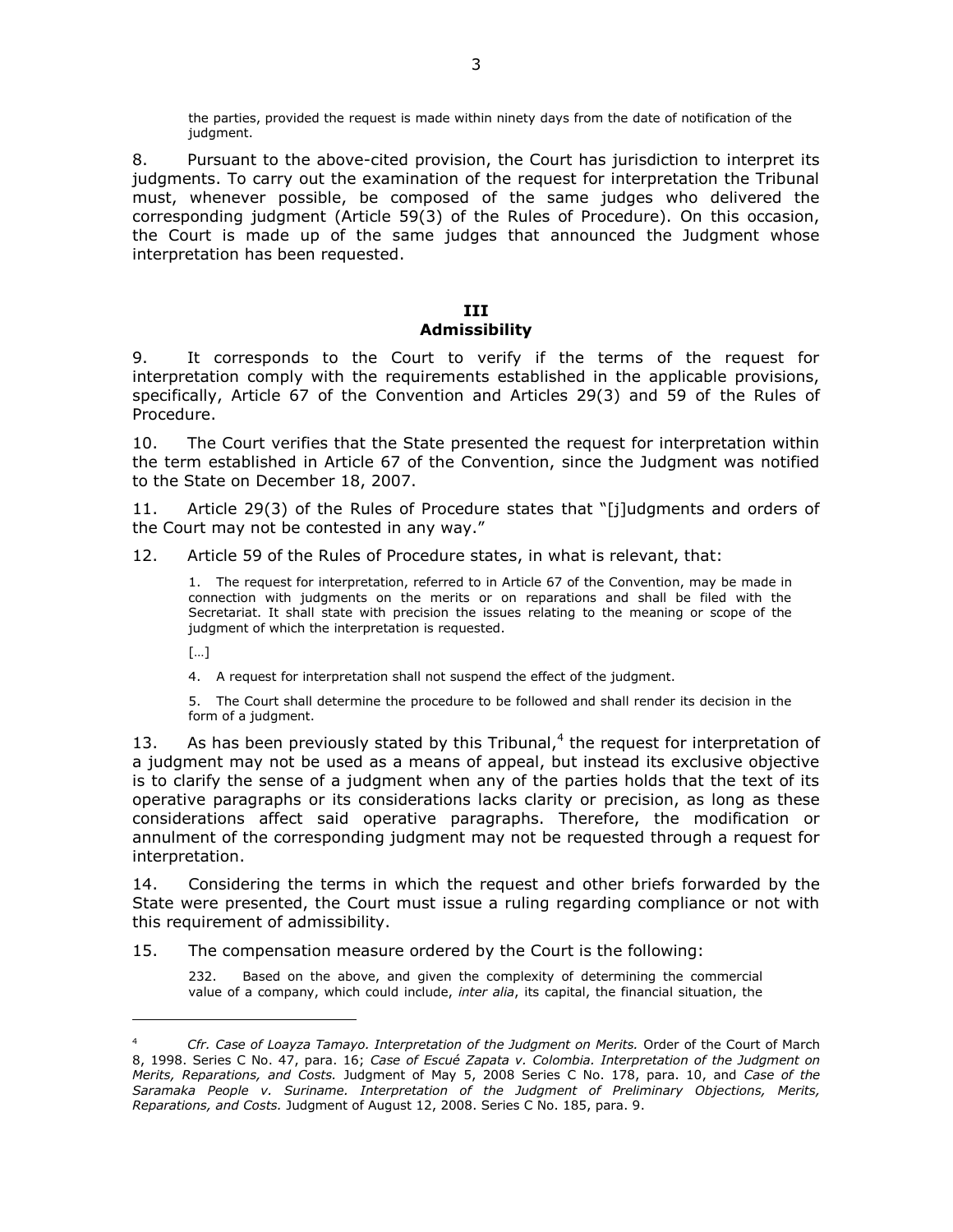capital investments, property and securities, assets and liabilities, operating flows, market potential and other matters, the Court considers that an arbitration tribunal should determine the percentage of loss that Mr. Chaparro suffered as a result of the State's seizure and deposit of the Plumavit factory. Despite the foregoing, the Court takes into account that the said factory had been in operation for several years and that, at the time of the facts, had received some loans to improve its productivity; consequently, the Court establishes, based on the equity principle, the amount of US\$150,000.00 (one hundred and fifty thousand United States dollars) for this concept. If the amount decided during the arbitration procedure is greater that the amount ordered by the Court in this judgment, the State may deduct from the victim the amount established by this Court, based on the equity principle. If the amount decided in the arbitration procedure is less, the victim shall keep the US\$150,000.00 (one hundred and fifty thousand United States dollars) established in this judgment. The amount established by the Court shall be delivered to Mr. Chaparro within one year at the latest of notification of this judgment.

233. The arbitration procedure indicated in the preceding paragraph must be of an independent nature, be carried out in the city in which Mr. Chaparro resides, and be pursuant to the applicable domestic laws concerning arbitration, provided that it does not contradict the decisions in this judgment. The procedure must commence within six months of notification of this judgment. The arbitration tribunal shall be composed of three arbitrators. The State and Mr. Chaparro shall each select an arbitrator. The third arbitrator shall be selected by mutual agreement between the State and Mr. Chaparro. If, within two months of notification of this judgment, the parties have not reached an agreement, the third arbitrator shall be selected by mutual agreement by the arbitrator selected by the State and the one selected by Mr. Chaparro. If the two arbitrators do not reach an agreement within the following two months, the State and Mr. Chaparro's representatives must present this Court with a slate of no less than two and no more than three candidates. The Court will decide the third arbitrator from among the candidates proposed by the parties. The amount decided by the arbitration tribunal must be delivered to Mr. Chaparro within one year of notification of its decision, at the latest.

16. The State presented its request for interpretation "[r]egretting that the judgment issued by the Inter-American Court is final and not open to appeal and that it has the effect of *res judicata* […] and therefore the parties affected through a judgment are left defenseless (emphasis added)." It expressed that "it rejects [the] reparation measure (emphasis added)" that consists in the establishment of an arbitration tribunal, because in the reparation ordered by the Court "there is no submission to Ecuador's Law on Arbitration and Mediation," since the latter demands the signing of an "arbitration agreement" prior to the arising of the controversy in order to establish an arbitration tribunal, which does not exist in this case. It stated that Article 68(2) of the Convention demands "that the return process of the case to the domestic realm, in its compensatory component, maintain a minimum conformity with domestic law." It also argued that the measure ordered "besides illegal, contravenes the basic principle that governs the arbitral realm, specifically, the will of the parties to submit to arbitration" (emphasis added) and it is therefore "considered a non-recognition of a basic principle of a branch of Law," when "the reparation measures must be included within the framework […] of the general principles of law, source of international law pursuant to Article 38 of the Statute of the International Court of Justice." Before the negative to comply with the establishment of the arbitration tribunal, the State proposed, first of all, a mediation instead of the arbitration procedure and it then stated that "it only acknowledges and will only acknowledge the amount set in equity by the Inter-American Court for damages derived from the seizure of the PLUMAVIT factory (emphasis added)."

17. On the other hand, the State referred to the manner in which the arbitrators should be appointed and it expressed that "it [should] also respond to the parties' decision, who may decide on the number of members and even on [their] identity." The State also asked "[w]hat happens if the compensatory amount implies an enrichment or impoverishment for Mr. Chaparro? Who will respond for this? Would it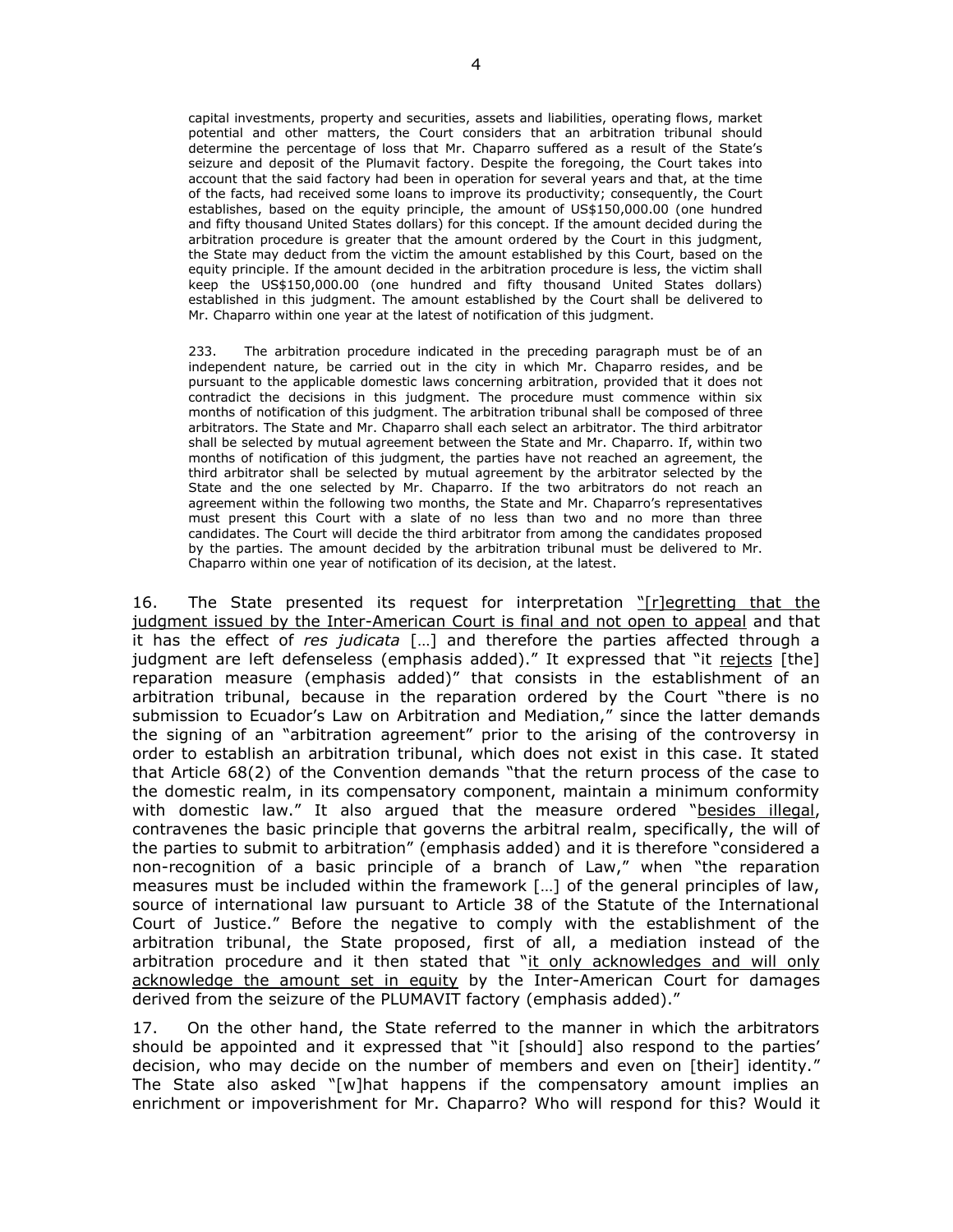be a valid precedent for future judgments or agreements based on amicable solutions? What if the compensatory amount, due to the little evidence there would be, increases excessively up to the point of stripping an important part of the Ecuadorian population of their social rights?" The State also asked the Court to answer the following questions: "What would be the instrument of origin of the tribunal's jurisdiction? What procedural regulations would apply to this independent domestic arbitration procedure? Where can we find the statutory regulations for the objection to the arbitrators? Where can we find the impossibility records of a mediation?" Besides, the State considered it "contradictory[] that the Court set, on one hand, based on the equity principle an amount of money due to the loss of value of the Plumavit factory and, on the other, it acknowledges the complexity of said quantification" since "one cannot use an equity criterion and, at the same time, expect to transfer the valuative load to an arbitration tribunal that would use different criteria to those set by the Inter-American Court."

18. In this regard, the Commission argued that, "the request presented by the State does not comply with the normative requirements necessary to be considered a request for interpretation and therefore it should not be received." Additionally, it considered that "the brief the State presented to the Court does not request an interpretation by the latter of the sense or scope of the judgment […] but instead it seeks a revision and reconsideration of the final and unappealable judgment issued by the Court because it does not agree with certain aspects of the same." It added that in this case none of the situations in which the jurisprudence of the Court has admitted the possibility of revision is present. Finally, it stated that the State's "declarations do not coincide with what is stated in Article 68(1) of the American Convention and with the basic principle of the State's international responsibility, supported by international jurisprudence, according to which the States must comply with their international obligations in good faith (*pacta sunt servanda*)."

19. The representatives argued that "the claim of the Ecuadorian State requesting that the arbitration procedure […] be carried out pursuant to domestic law lacks all grounds," since the judgment itself states that said procedure will be carried out "pursuant to applicable domestic legislation […] as long as it does not contravene what is stipulated in this Judgment" and because Article 27 of the Vienna Convention prohibits invoking domestic law "as a justification for its failure to perform a treaty."

20. The Court verifies that the State has repeatedly expressed, in its communications of January 18, February 18, February 27, April 2, and May 7, 2008, its refusal to comply with the reparation measure ordered by the Tribunal, which constitutes the object of the present request for interpretation. The State acknowledges explicitly that it is presenting a challenge to the judgment, when it holds that it "hopes that the Court, if possible, will rectify its error or at least will justify its decision" (emphasis added) and that "[w]e must not forget that in Law things are undone just as they are done and an unsubstantiated measure such as the one ordered must admit the exceptional use of a corrective measure not anticipated but necessary" (emphasis added). Based on this, the Court must declare the request for interpretation of the Judgment inadmissible, since the State is presenting a request for a revision of the reparation determined by the Tribunal.

21. Similarly, this Court has stated that an appeal for review is admissible in exceptional cases, when a fact that has come to light after the judgment has been delivered affects the contents of the decision, or reveals a substantial defect in it.<sup>5</sup>

l

<sup>5</sup> *Cfr. Case of Genie Lacayo. Application for Judicial Review of the Judgment of January 29, 1997.* Order of the Court of September 13, 1997. Series C No. 45, paras. 10 to 12, and *Case of Juan Humberto Sánchez v. Honduras. Interpretation of the Judgment on Preliminary Objections, Merits, and Reparations*. Judgment of November 26, 2003. Series C No. 102, para. 15.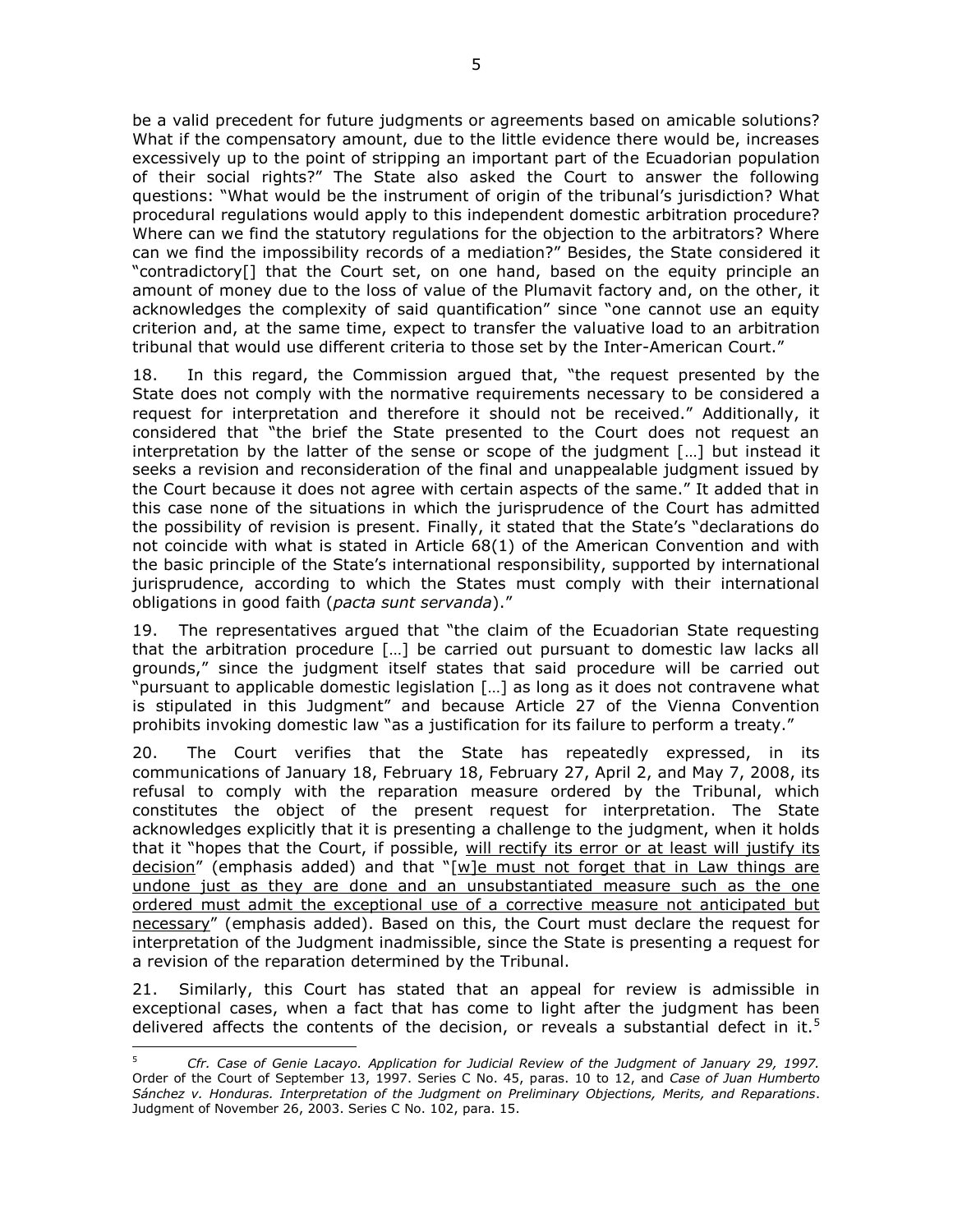However, in this case, there is no fact or relevant situation unknown when the judgment was issued that, if known, would have modified its result, but instead the State is questioning the Court's jurisdiction to order certain reparation measures allegedly contrary to domestic law and allegedly contrary to the general principles of law. Due to the aforementioned, the requirements necessary for the Court to revise its judgment are not met.

### **VIII Operative Paragraphs**

22. Therefore,

# **The Inter-American Court of Human Rights**

pursuant to Article 67 of the American Convention on Human Rights and Articles 29(3) and 59 of the Rules of Procedure,

## **Decides:**

Unanimously,

1. To declare inadmissible the request for interpretation of the Judgment on preliminary objections, merits, reparations, and costs issued on November 21, 2007 in the terms of paragraphs 20 y 21 of this judgment.

2. To request the Secretariat of the Tribunal to notify the present Judgment to the representatives of the victims, the State of Ecuador, and the Inter-American Commission of Human Rights.

Done in Spanish and English, the Spanish text being authentic, in San José, Costa Rica, on November 26, 2008.

> Sergio García Ramírez President

Cecilia Medina Quiroga Manuel E. Ventura Robles

Diego García-Sayán Leonardo A. Franco